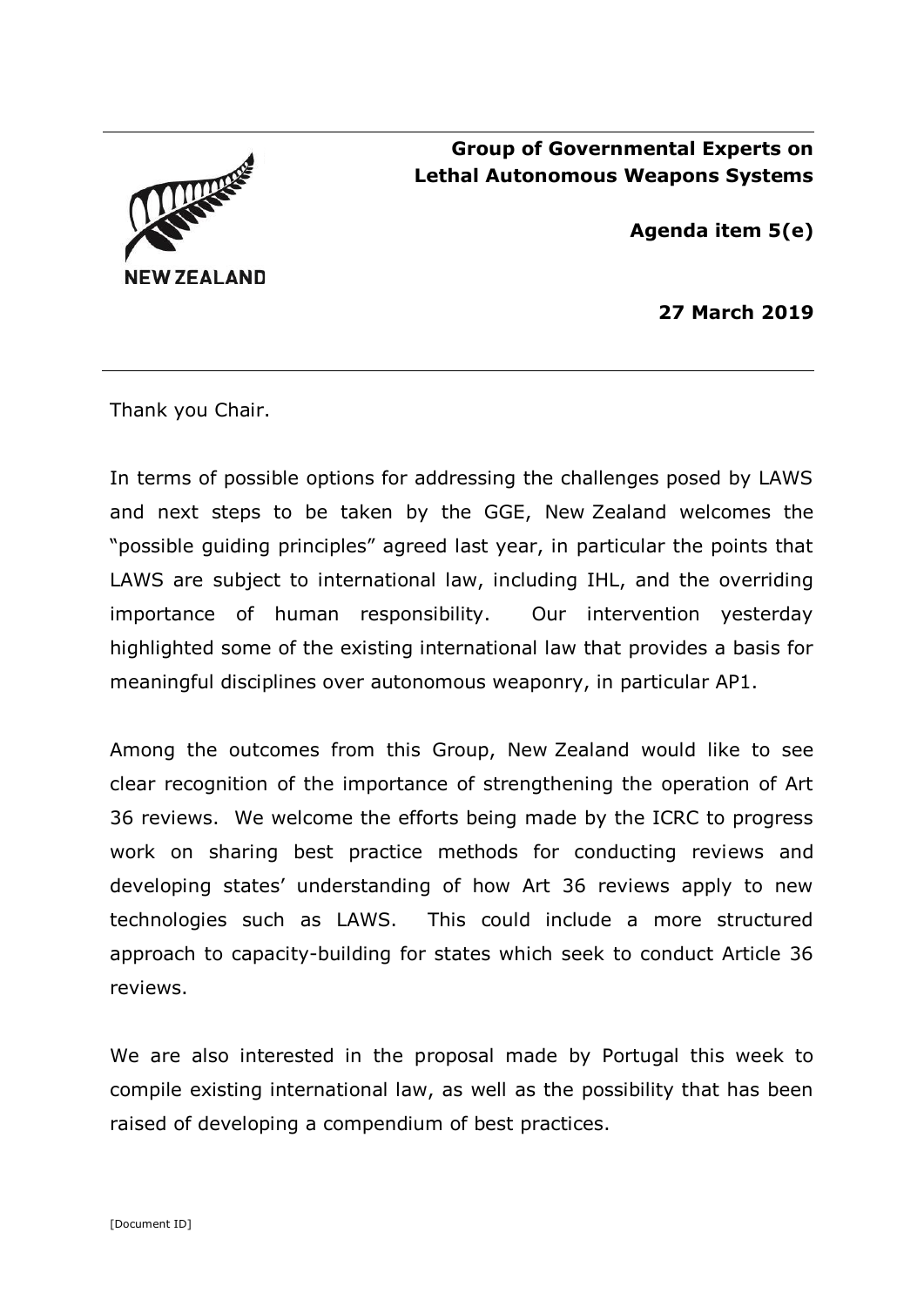In New Zealand's view, building on the work of this Group and on existing international law, it would also be appropriate for the international community to set out at a high political level its concerns about unrestrained development and use of LAWS and the importance of LAWS remaining within appropriate bounds. This would respond meaningfully to concerns raised both by states, and by civil society, including the AI community.

In this regard, New Zealand welcomes the proposals that have been made for a political declaration on LAWS. In our view, any such declaration should set out key disciplines on the development and use of LAWS such as meaningful human control and the operational safeguards needed to ensure that.

Mr. Chair. in our view, agreement on politically binding principles on LAWS would constitute a major step forward in efforts to respond to the challenge of autonomous weaponry. It would build on existing international law yet also reflect the evolving nature of our understanding of the technologies and issues involved. A political declaration also does not exclude progress on other options over time.

New Zealand believes that a declaration should also provide the high-level mandate for an ongoing process to ensure that the international community's understanding of, and approach to LAWS continues to keep pace with technological and other developments. In addition to technical exchanges, discussions should keep under review the political, security and legal implications of LAWS, and would allow states to continue to discuss issues involved in a possible legal prohibition on fully autonomous weapons.